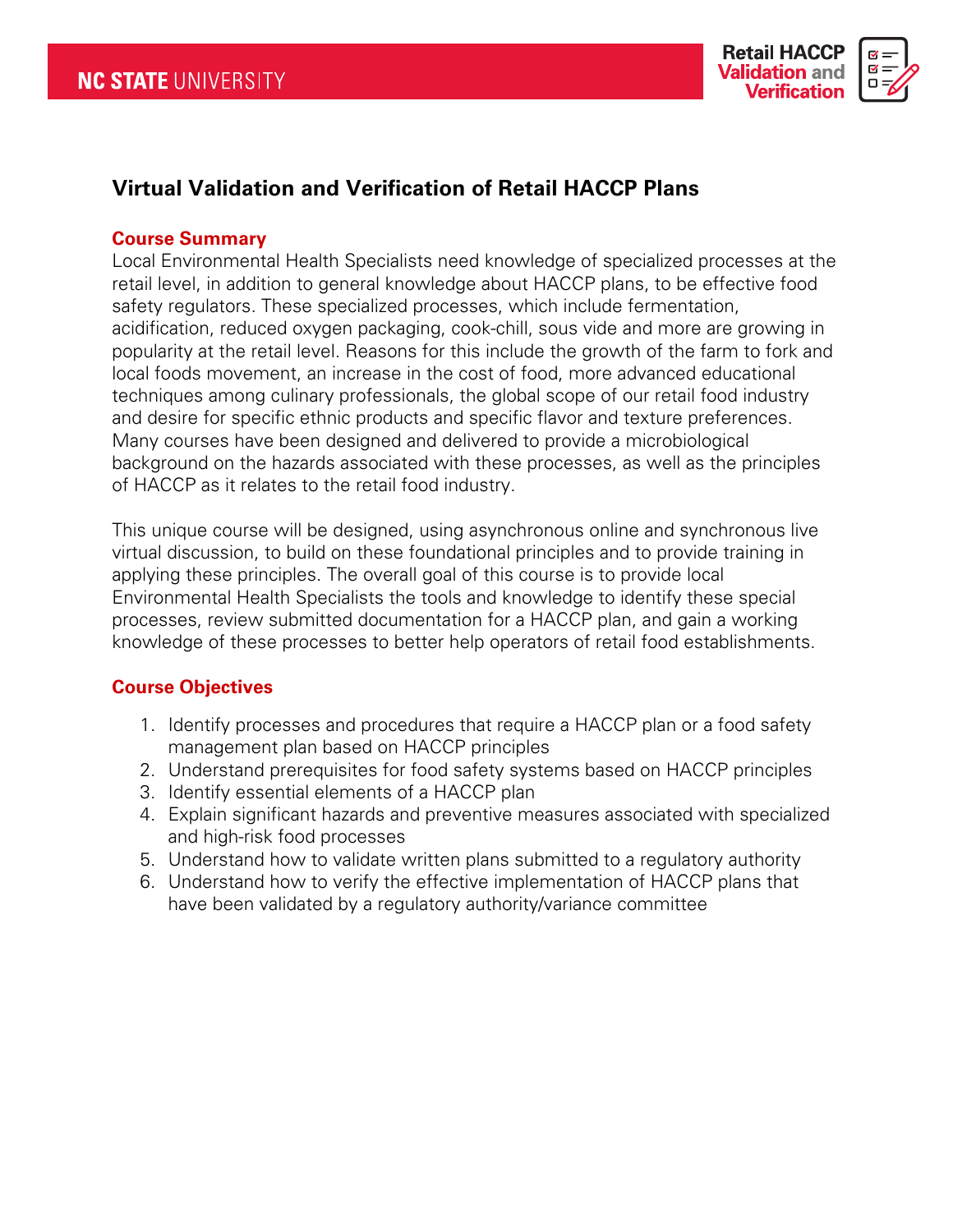

## **Cost and Logistics**

Course cohorts will be scheduled to include no more than 40 participants for the synchronous session. Courses can be scheduled by specific states or regions to coordinate dates, times and additional expert support. Alternatively, some courses may be coordinated by NC State and open nationally.

### **Cost (subject to change)**

- Registration costs will be **\$250** per person (currently ~\$375 for in-person)
- Printed materials can be added and shipped at a fee of **\$50** per set

#### **Access/Resources**

Registration and full participation includes access to the following:

- All course materials, including online course components and one synchronous online course
- Course follow-up sessions
- Lifetime access to FoodShield support website, which houses all current and all additional resources developed for the course
	- o Examples: new model HACCP plans and factsheets
- Lifetime access to exclusive continuing education opportunities and support
	- o Quarterly webinars and Q&A sessions
	- o Access to course instructors for individual support over email
- The completed course will result in 12 continuing education hours which are registered with NEHA, and a course completion certificate

#### **Contact:**

For more information, contact Natalie Seymour, Program Coordinator, **nrseymou@ncsu.edu**